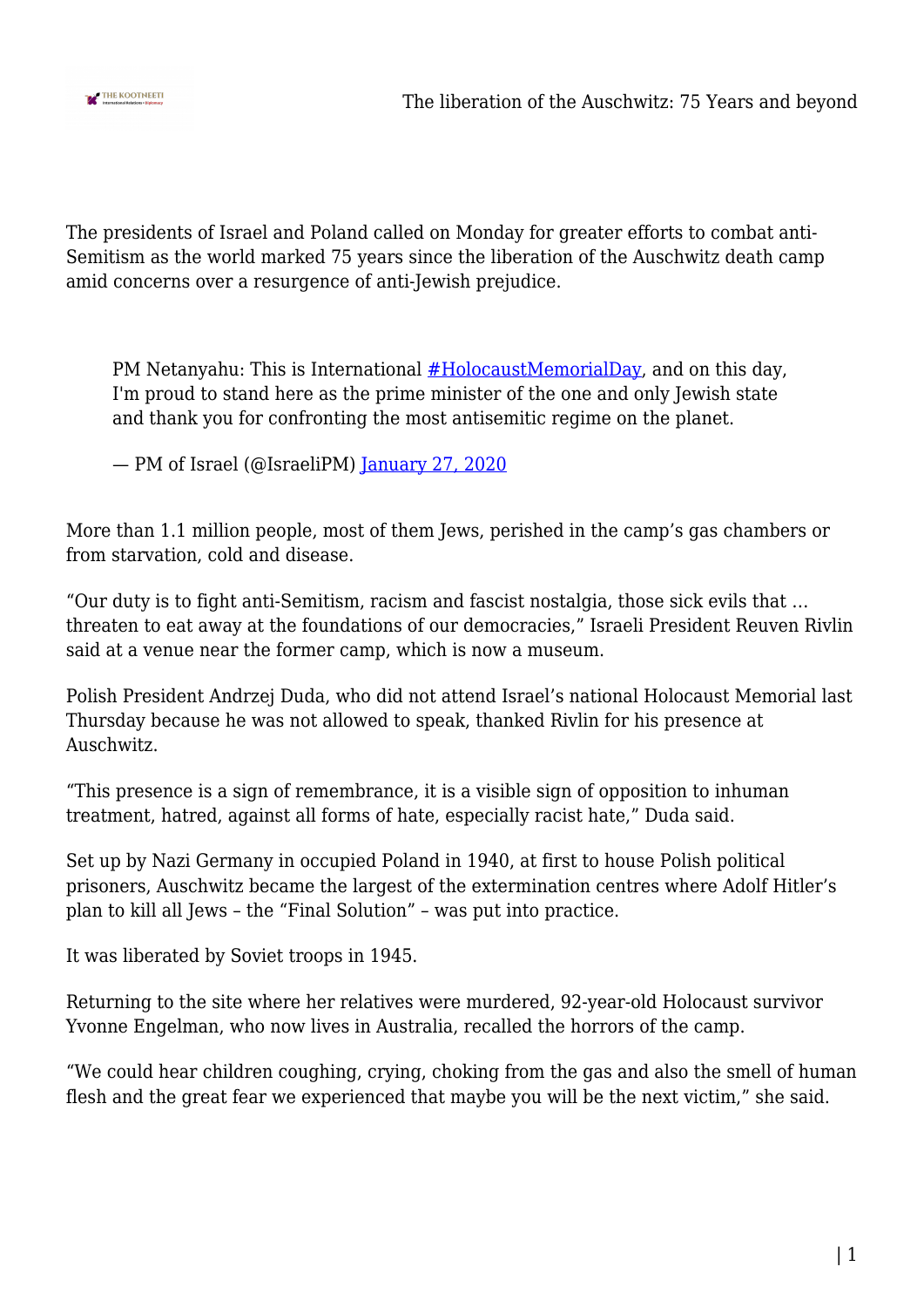



Auschwitz concentration camp/AP

During a sombre ceremony at the gate to the camp, Duda spoke of the chilling efficiency of the Nazis' genocidal plan, which included vast crematoria to burn the bodies of victims.

"For years the factory of death operated at full capacity. Smoke was rising from the chimneys, the transports were rolling. People walked and walked in their thousands. To meet their death," he told a gathering that included several dozen ageing survivors, German President Frank-Walter Steinmeier and French Prime Minister Édouard Philippe.

I wish to assure our people and all our friends, Israel will do whatever it must do to defend our state, defend our people and defend the Jewish future.

As the Prime Minister of Israel, I promise that the words 'Never again' will be no empty slogan but an eternal call to action. [pic.twitter.com/qNlVHZdJ5o](https://t.co/qNlVHZdJ5o)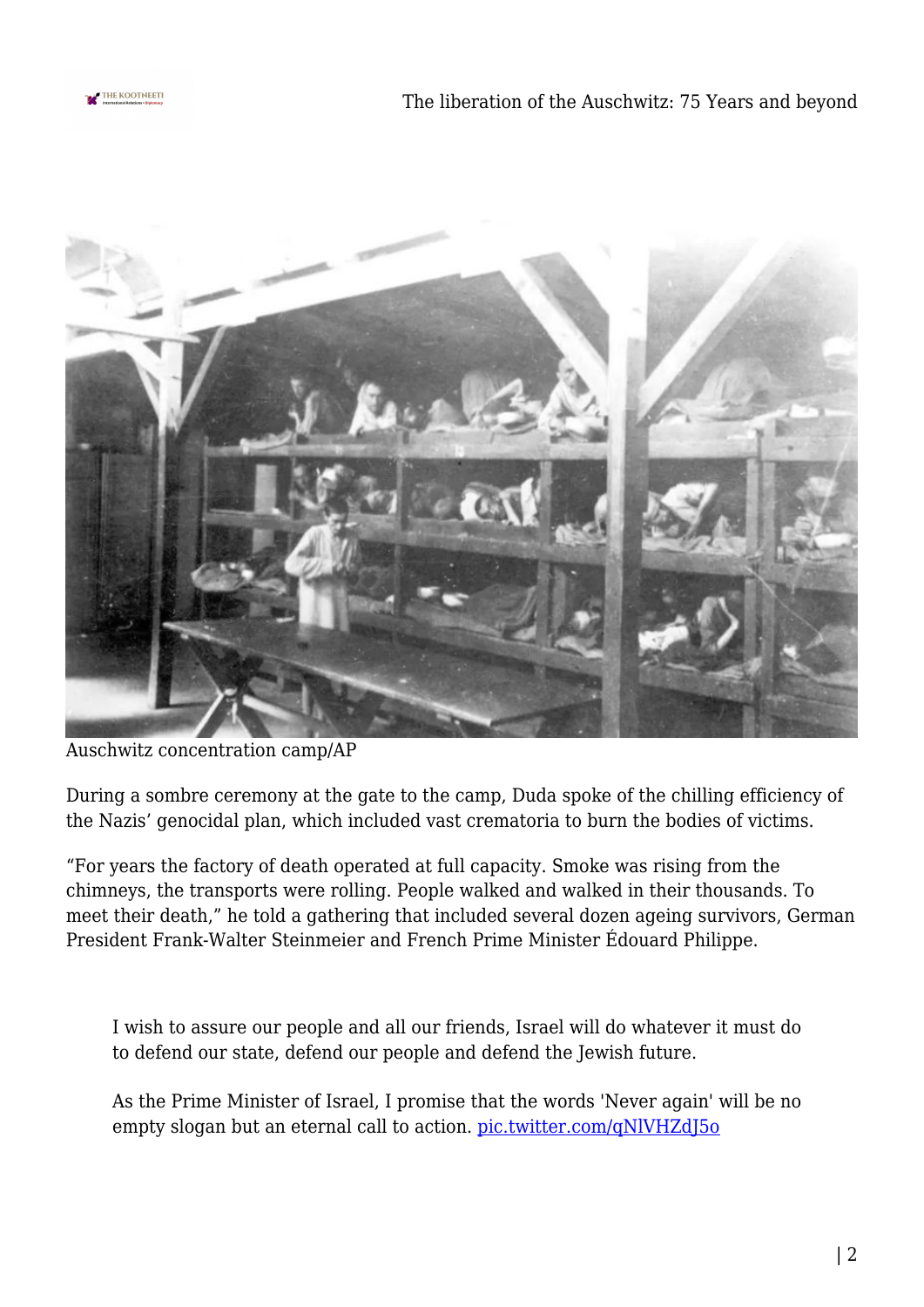

— PM of Israel (@IsraeliPM) [January 23, 2020](https://twitter.com/IsraeliPM/status/1220380299483402241?ref_src=twsrc%5Etfw)

## **"Pernicious" Attitudes**

Studies show that anti-Semitic sentiment persists, especially in Europe, despite the scale of the Nazi atrocities, the powerful testimony of survivors and the number of films, books and exhibitions chronicling the Holocaust.

A 2019 survey by the U.S.-based Anti-Defamation League showed that about one in four Europeans harbour "pernicious and pervasive" attitudes towards Jews, compared with 19% of North Americans.

In Germany, 42% agreed that "Jews still talk too much about what happened to them in the Holocaust", it said. Two people were killed in a shooting near a synagogue in eastern Germany in October, in what officials called an anti-Semitic attack.

Despite the joint message on anti-Semitism, Monday's event highlighted tensions between Poland and Israel over Holocaust remembrance.

Rivlin called on Poland not to politicise the history of the Holocaust, a reference to the insistence of the nationalist Law and Justice (PiS) government that Poles had behaved entirely honourably during World War Two.

As part of a broader policy of historical revisionism, PiS seeks to highlight Poland's own suffering in the war, when some six million Poles, including three million Polish Jews, were killed and Warsaw was razed to the ground.

While celebrating the thousands of Poles who risked their lives to help Jews during the Holocaust, PiS ignores others who helped the Germans and killed Jews.

"We shall forever hold sacred and cherish the courage of the … thousands of Poles," Rivlin said. "We remember that during the war the Polish nation fought with great courage but we remember too that there were not a few in the Polish nation who stood by and even contributed to the murder of Jews."

In addition to Jews, more than 70,000 Poles were deported to Auschwitz, as well as 21,000 Roma, 15,000 Soviet prisoners of war, and several thousand other people.